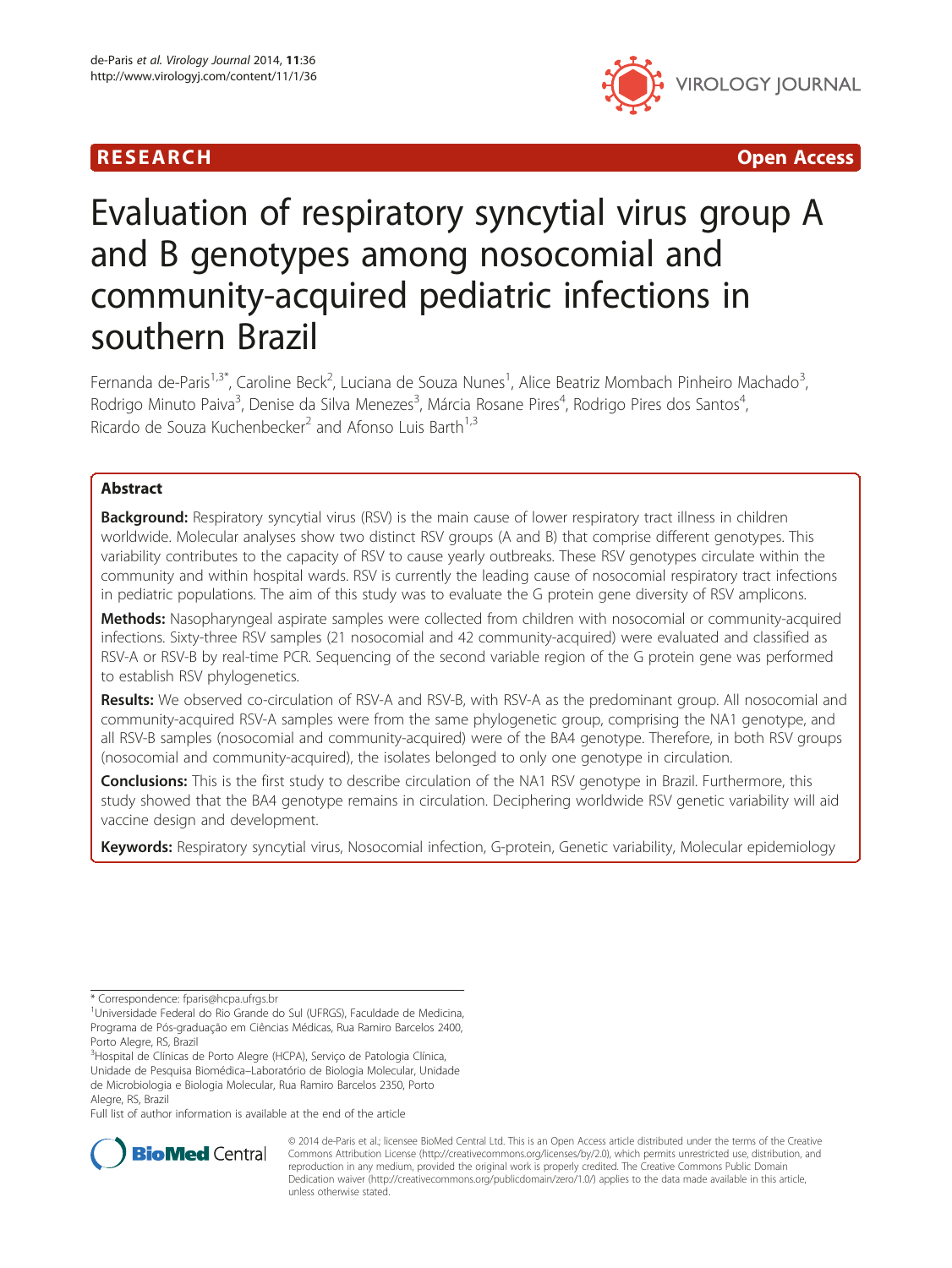## <span id="page-1-0"></span>Background

The respiratory syncytial virus (RSV) is considered the leading cause of lower respiratory tract infections in children worldwide [\[1,2\]](#page-4-0). RSV also infects adults and is a major pathogen in older adults and immunocompromised individuals [[3](#page-4-0)]. RSV strains are separated into two major groups (A and B) on the basis of antigenic and genetic variability. The main differences are found in the attachment glycoprotein G. RSV G protein interacts with host cell receptors, is a target for neutralizing antibodies, and is highly variable [\[4\]](#page-4-0). G protein variability is greater than that of other RSV proteins, both between and within the RSV-A and B groups. Molecular analysis of the second variable region in the G protein has been used to characterize RSV genotypes [\[5,6\]](#page-4-0). This variability might contribute to the ability of the virus to cause yearly outbreaks [\[6,7](#page-4-0)].

RSV exhibits clear seasonality. Outbreaks occur in the late fall and winter in temperate regions, and during extended periods related to rainy seasons in tropical regions [[8-](#page-4-0)[10\]](#page-5-0). RSV-A and B genotypes show complex fluctuating dynamics. They may co-circulate during a given season, with one or two dominant genotypes that are then replaced in consecutive years [\[11](#page-5-0)-[13](#page-5-0)]. These genotypes circulate within the community and within hospital wards. Consequently, nosocomial infection by RSV is observed every year. RSV is the leading cause of nosocomial respiratory infections in pediatric populations. This virus is a particular hazard for premature infants, infants with congenital heart disease or bronchopulmonary dysplasia, and infants and children that are immunodeficient [\[14,15](#page-5-0)]. Nosocomial RSV outbreaks can cause severe morbidity and mortality in infants, and carry a substantial financial burden [\[16-18](#page-5-0)]. Palivizumab is a humanized monoclonal antibody that is currently recommended as prophylaxis for certain patient groups at risk of severe RSV infection [[18](#page-5-0)]. However, it is too expensive for wide-range use in developing countries such as Brazil [\[19\]](#page-5-0).

Despite its pathogenic importance, there is no effective vaccine against RSV [\[20\]](#page-5-0). Future development of vaccines or pharmacotherapy against RSV requires further understanding of the genetic composition of viral strains prevalent in a target population. The aim of the present study was to evaluate the genetic diversity of the G protein gene in RSV samples collected from young children with nosocomial or community-acquired infections in Southern Brazil.

## Results

Real-time PCR (RT-PCR) results confirmed the presence of both RSV-A and RSV-B groups in the samples (21 from nosocomial RSV patients and 42 from communityacquired RSV patients). RSV-A was the predominant group in both nosocomial and community-acquired samples. Three cases of RSV-A/B co-infection were

detected, in two nosocomial samples and one communityacquired sample. Patients with nosocomial RSV infections were older and had longer hospital stays (Table 1).

We were able to obtain 56 sequences (40 RSV-A and 16 RSV-B) for phylogenetic analyses. Seven samples showed no amplification or low-quality sequencing. Samples without amplification may have degraded RNA, and those with low-quality sequencing could be affected by non-specific amplifications. Consequently, these samples were not considered for the phylogenetic analysis.

All RSV-A sequences (40 sequences), whether nosocomial or community-acquired, were grouped with the NA1 genotype sequences. This phylogenetic branch, comprising sequences from NA1 isolates and POA samples, presented a bootstrap value of 82% and was clearly distinct from other genotypes (Figure [1\)](#page-2-0). Moreover, the calculated intra-genotype  $p$ -distance showed a high similarity between RSV-A POA sequences and the NA1 genotype (Table [2](#page-3-0)).

Sixteen RSV-B sequences (nosocomial and communityacquired) were grouped with the BA4 genotype sequences. This phylogenetic branch, comprising sequences from BA4 isolates and POA samples, is shown in Figure [1](#page-2-0). Therefore, all POA isolates had the 60-nucleotide duplication within the G gene originally reported in BA strains [[21](#page-5-0)]. Calculated  $p$ -distances showed intra-genotype similarity and inter-genotype diversity among the RSV-B sequences (Table [2](#page-3-0)).

## **Discussion**

RSV is recognized as the leading cause of respiratory tract illness in children and is a major nosocomial pathogen. We evaluated RSV genetic variability in nasopharyngeal aspirate samples taken from children with

## Table 1 Characteristics of patients with hospital-and community-acquired RSV infections treated at Hospital de Clínicas de Porto Alegre, 2010

| <b>Characteristics</b>               | <b>Patients</b>      |                                                                | p-value  |  |
|--------------------------------------|----------------------|----------------------------------------------------------------|----------|--|
|                                      | infection $(n = 21)$ | Hospital-acquired Community-acquired<br>infection ( $n = 42$ ) |          |  |
| Mean age,<br>months [range]          | 15 [2-94]            | $9$ [3-61]                                                     | $0.013*$ |  |
| Mean length of<br>stay, days [range] | 26.09 [2-73]         | 10.28 [0.6-71]                                                 | $0.015*$ |  |
| Deaths                               | 3                    | 1                                                              | 0.104    |  |
| RSV-A infection                      | 15                   | 30                                                             |          |  |
| RSV-B infection                      | 8                    | 13                                                             |          |  |
| Mixed RSV-A/B<br>infection           | 2                    | 1                                                              |          |  |

Age and length of stay were analyzed using the Mann-Whitney  $U$  test, and number of deaths, using Fisher's exact test.  $*$ p-value < $0.05$ .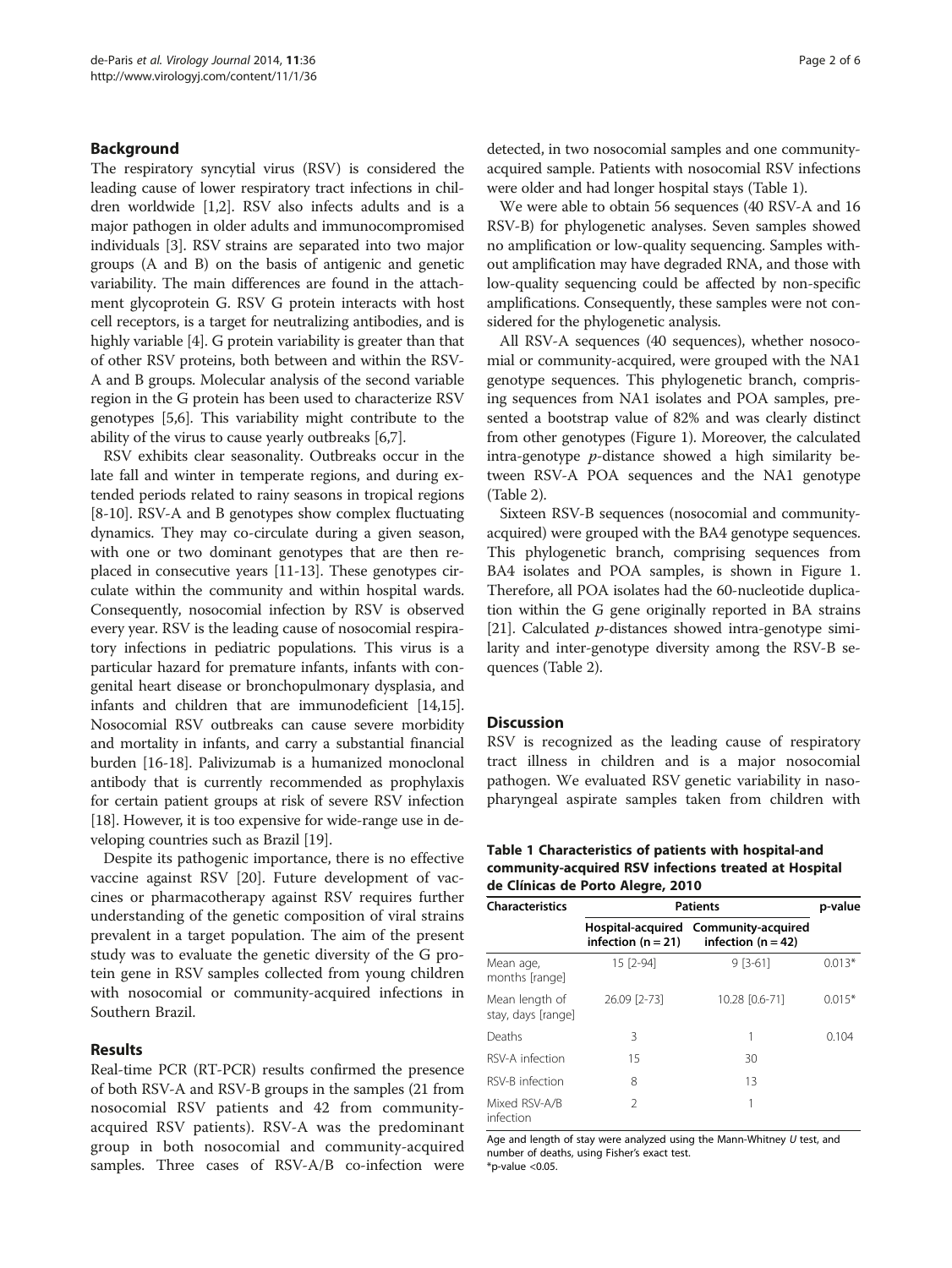<span id="page-2-0"></span>

POA/59C/10 was POA/121C/10; sequences identical to POA/16H/10 were POA/73H/10, POA/56H/10 and POA/57H/10.

nosocomial and community-acquired RSV infections at a large hospital in southern Brazil during 2010. The patients with nosocomial RSV infection were characterized by prolonged hospital stays and increased mortality (Table [1\)](#page-1-0). Increased risk of severe RSV infection is usually associated with clinical conditions such as

prematurity, chronic lung disease, congenital heart disease, and immunosuppression [\[1](#page-4-0),[14\]](#page-5-0). These same conditions are common among children with prolonged hospital stays [[15](#page-5-0)].

RSV-A was the predominant group in both nosocomial (15/21 or 71.43%) and community-acquired (30/42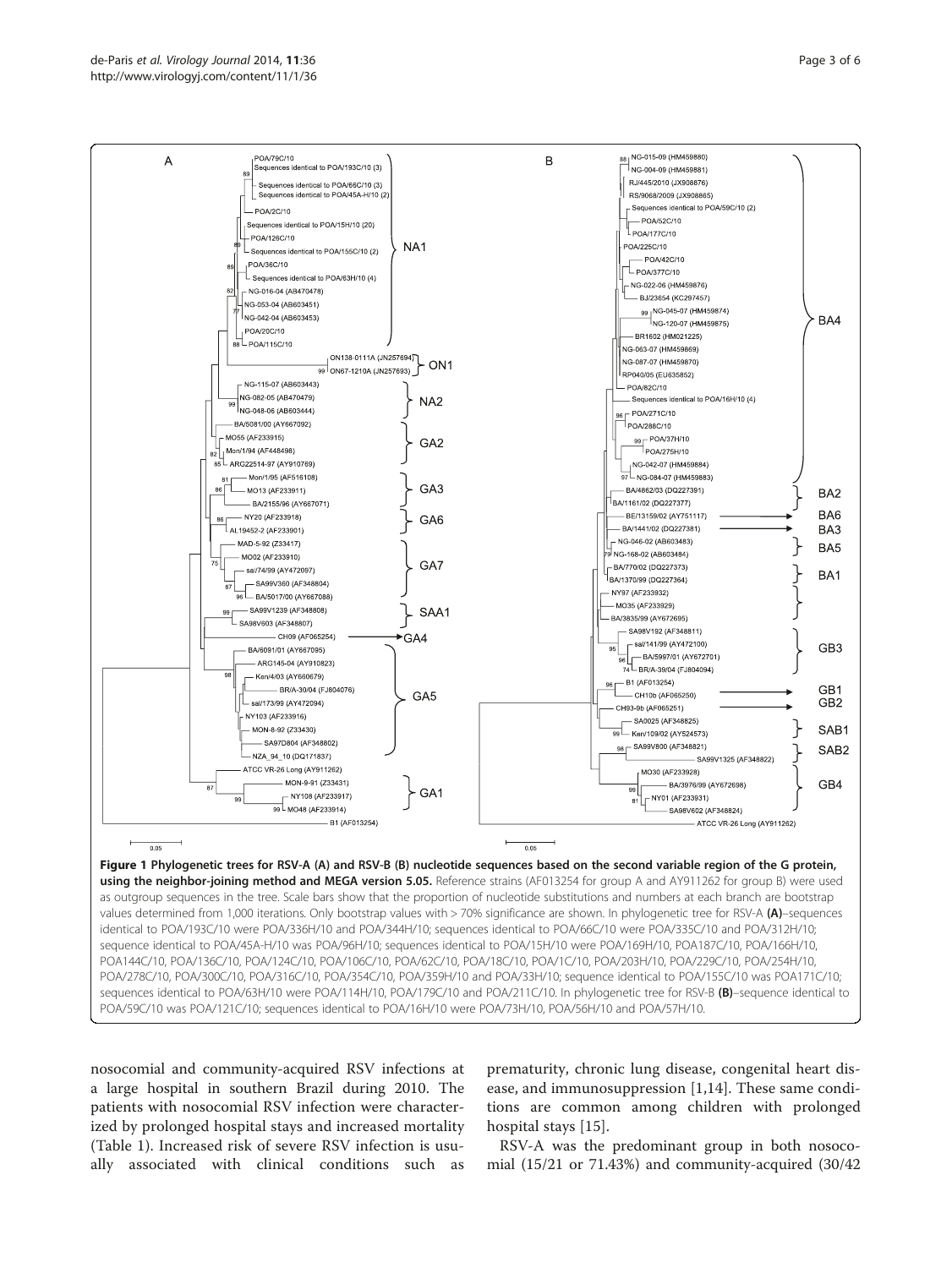<span id="page-3-0"></span>Table 2 Pairwise nucleotide distances (p-distances), intra-genotype and inter-genotype, for RSV-A (NA1) and RSV-B (BA4) isolates

| Subgroup | Genotypes | Intra-genotype | Inter-genotype<br>(neighbor cluster) |
|----------|-----------|----------------|--------------------------------------|
| RSV-A    | NA 1      | 0.013          | $0.053$ (NA1 $\times$ NA2)           |
| RSV-B    | BA4       | 0.037          | $0.040$ (BA4 $\times$ BA2)           |
|          |           |                |                                      |

or 71.43%) infections. Only three cases of RSV-A/B coinfection (4.76%) were observed. In previous RSV studies, co-circulation of groups A and B within the same population has been described during epidemic periods, and with different predominance patterns [[12,22\]](#page-5-0). There have been reports of co-circulation of the RSV-A and RSV-B groups in different years, including in Brazilian populations; however, most sequences have belonged to the RSV-A group [[23-25\]](#page-5-0). Shifts in predominance of particular circulating RSV groups within a given time interval have also been described [[21](#page-5-0),[26](#page-5-0),[27](#page-5-0)]. These shifts appear to correlate, at least in part, with G-protein gene variability [\[22](#page-5-0)]. However, as we collected samples only during one epidemic period for the present study, considerations about epidemiological patterns are restricted.

Only one RSV-A genotype was found circulating within the study sample. It showed high similarities with the previously identified NA1 genotype isolated from Japan [[12](#page-5-0)]. All RSV-A POA sequences (nosocomial and communityacquired) were grouped with this genotype in a phylogenetic branch which presented a bootstrap value of 82%. The p-distance calculated among these sequences was low, demonstrating homogeneity among samples. This is the first study to describe circulation of the Japanese NA1 genotype in Brazil. One could speculate that the introduction of this genotype to Brazil was probably recent and that it became predominant in the Porto Alegre area. Peret and colleagues have hypothesized that a constant shift in predominant genotypes affects protective immunity, allowing for more efficient virus transmission and pathogenicity. Therefore, new RSV strains can be introduced into a given population, but local factors such as strain-specific immunity will determine which strains will circulate successfully and cause outbreak [\[5](#page-4-0)].

We found only one circulating RSV-B group genotype in southern Brazil during 2010: BA4. This genotype has been previously described [\[21](#page-5-0)]. The phylogenetic branch grouped many sequences, and the p-distance also indicated some variability within this phylogenetic group (p-distance = 0.037). However, all RSV-B POA genotypes were grouped with the BA genotypes. The first BA genotype was described in Buenos Aires (Argentina) in 1999, and harbors a 60-nucleotide duplication within the G protein gene [\[28\]](#page-5-0). It has also been reported in Europe and Asia [\[12,29,30\]](#page-5-0). The rapid and worldwide spread of

the BA genotype implies that it may have a selective advantage over other circulating strains [[31\]](#page-5-0). However, there may be mutations elsewhere in the genome that confer more efficient replication when compared with other RSV-B genotypes. Indeed, RSV (both RSV-A and RSV-B groups) exhibits rapid evolutionary rates [[21](#page-5-0)], which might justify the emergence of many different genotypes and variability within genotypes as well. The BA4 genotype has circulated worldwide for years and exhibits a high mutation rate; therefore, many BA4 variants could be generated.

In summary, this study evaluated the genetic diversity of RSV within a patient cohort. To our knowledge, this is the first time that circulation of the RSV-A NA1 genotype has been confirmed in Brazil. In addition, we report circulation of the BA4 genotype during 2010. A better understanding of RSV molecular epidemiology will be essential for development of vaccines and antiviral pharmacotherapy against RSV infection. Currently, palivizumab is recommended as a preventive measure in high-risk settings. Unfortunately, this agent is too costly for use in developing countries [[19](#page-5-0)]. Therefore, the development of an efficient vaccine should remain a high priority in managing RSV infection.

## **Methods**

## Patients

Twenty-one pediatric patients were diagnosed with nosocomial RSV infections at Hospital de Clínicas de Porto Alegre, a tertiary referral center in southern Brazil, in 2010. Diagnostic criteria for nosocomially infected patients included absence of respiratory symptoms at the time of hospital admission and detection of RSV by indirect immunofluorescence in nasopharyngeal aspirate samples within 7 days of admission [\[14](#page-5-0)]. These 21 patients account for all nosocomial RSV infections that occurred in 2010. Furthermore, nasopharyngeal aspirate samples from 42 pediatric patients with community-acquired RSV infection were also analyzed. These patients were admitted to the same ward as the nosocomially infected patients 1 week before or after their admission. Communityacquired RSV patients stayed at the hospital for least 3 days.

All nasopharyngeal aspirate samples were obtained for clinical purposes as part of standard care. The study protocol was approved by the Institutional Review Board of Hospital de Clínicas de Porto Alegre.

## Statistical analysis

Differences between the two groups (patients with hospital-and community-acquired RSV infections) were analyzed using the Mann-Whitney  $U$  test (age and length of hospital stay) or Fisher's exact test (number of deaths).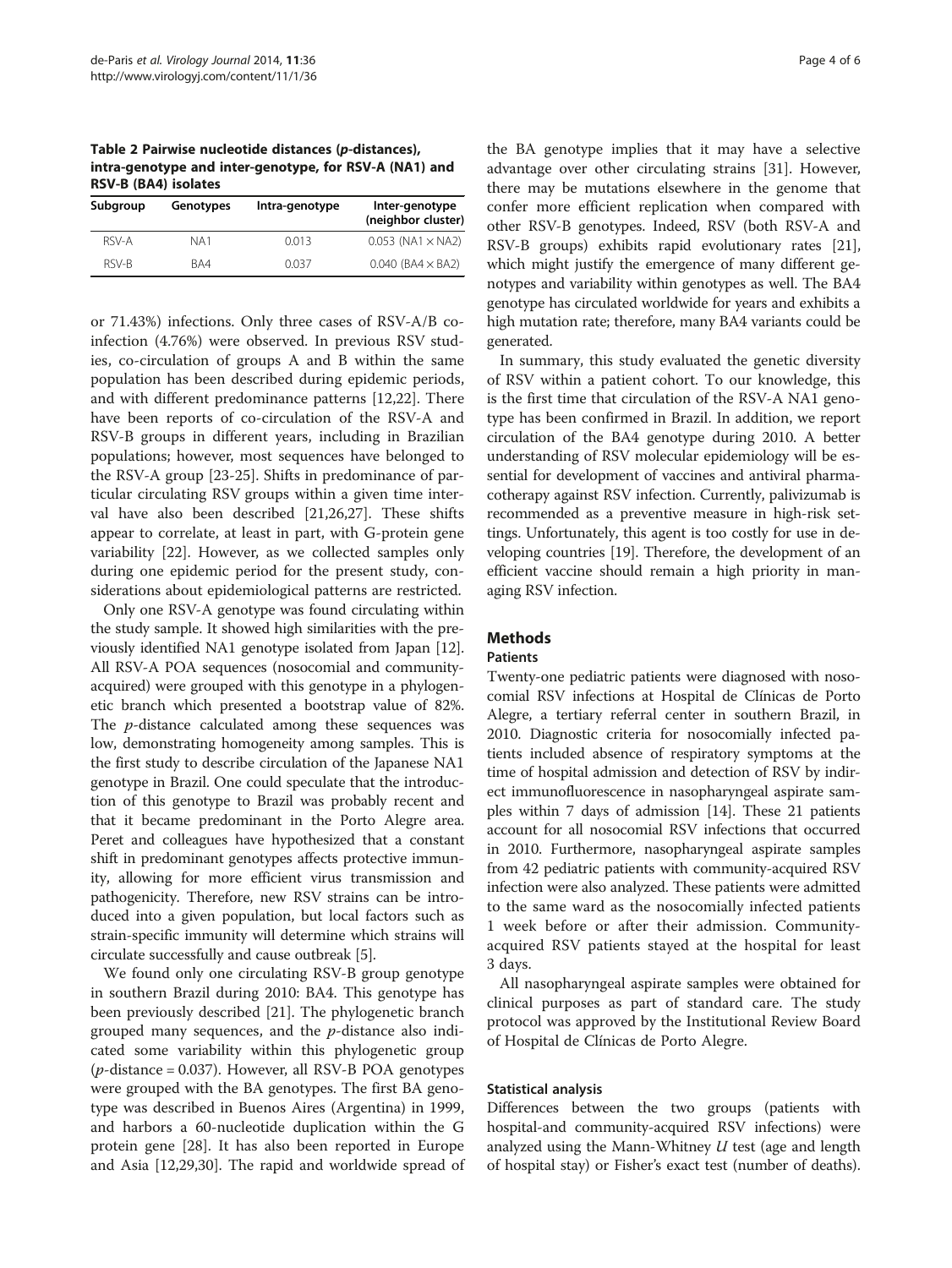<span id="page-4-0"></span>The significance level was set at  $p < 0.05$  (Table [1\)](#page-1-0). All statistical analyses were performed in SPSS 14.0.

### Sample handling and nucleotide sequencing

Nasopharyngeal aspirate samples were collected in phosphate-buffered saline (PBS) and frozen at −80°C until RNA extraction. The samples were named according to the city of origin (e.g. Porto Alegre–POA), number, and infection setting (nosocomial, H; community-acquired, C). RNA from a 140-μL aliquot of each sample was extracted with a QIAamp Viral RNA Mini Kit (Qiagen, Valencia, CA, USA), according to the manufacturer's instructions. RSV-positive samples were classified as RSV-A or RSV-B by group-specific real-time PCR, as described previously [\[32](#page-5-0)].

For nucleotide sequencing, RT-PCR was performed on extracted RNA using primers GAAGTGTTCAACTTTG TACC/ CAACTCCATTGTTATTTGCC for RSV-A and AAGATGATTACCATTTTGAAGT/CAACTCCATTGT TATTTGCC for RSV-B, under previously described amplification conditions [5]. We amplified the second variable region of the G gene, including the C-terminal region of protein G. PCR products were purified using a PureLink PCR Purification kit (Invitrogen, Carlsbad, CA, USA). Both strands were sequenced in an ABI 3500 Genetic Analyzer (Applied Biosystems, Foster City, CA, USA) using the BigDye Terminator v3.1 Cycle Sequencing Kit (Applied Biosystems, Foster City, CA, USA).

## Phylogenetic analyses

Sequences were assembled using BioNumerics software version 6.0 and aligned with ClustalW. All RSV sequences analyzed covering fragments beginning on nucleotide 615 until the end of the G gene. Phylogenetic analyses were performed with MEGA 5.05 software [\[33\]](#page-5-0), using the neighbor-joining method and bootstrap analysis (1,000 replicates). Reference sequences for RSV-A and RSV-B strains originating from the United States [6], Uruguay and Argentina [\[21,34](#page-5-0)-[36](#page-5-0)], Brazil [\[23-25\]](#page-5-0), South Africa [[37](#page-5-0)], Kenya [[26](#page-5-0)], New Zealand [\[38\]](#page-5-0), Japan [7[,12,39](#page-5-0)], Canada [\[40](#page-5-0)], China [\[41](#page-5-0)] and Belgium [[29](#page-5-0)] were obtained from GenBank.

Pairwise nucleotide distances (p-distances), the number of pairwise nucleotide differences divided by the total number of nucleotides in the sequenced segment, were calculated using MEGA 5.05 [\[33\]](#page-5-0). A lower p-distance indicated a greater similarity in compared sequences. To improve the distribution and appearance of the phylogenetic tree, only unique sequences are shown (Figure [1\)](#page-2-0).

#### Nucleotide sequence accession numbers

The GenBank accession numbers of the nucleotide sequences obtained in the present study are: JX524454 to JX524456; JX568889 to JX568900; JX627410 to JX627433; and JX678714 to JX678729.

#### Abbreviations

RSV: Respiratory syncytial virus; RT-PCR: Reverse transcriptase polymerase chain reaction; PBS: Phosphate-buffered saline.

#### Competing interests

The authors declare that they have no competing interests.

#### Authors' contributions

FP–collected samples and data, ran RT-PCR reactions, evaluated sequences, and drafted the manuscript. CB–collected samples and data and ran RT-PCR and sequencing reactions. LSN–evaluated sequences and constructed the figure and tables. ABMPM, RMP and DSM–collected samples and data for analysis. MRP, RPS and RSK–provided clinical data and support. ALB and RSK–supervised the study and critically revised the manuscript. All authors read and approved the final manuscript.

#### Acknowledgements

This study was supported by Fundo de Incentivo à Pesquisa e Ensino, Hospital de Clinicas de Porto Alegre (FIPE/HCPA), the Rio Grande do Sul Research Foundation (Fundação de Amparo à Pesquisa do Estado do Rio Grande do Sul, FAPERGS), and the National Council for Scientific and Technological Development (Conselho Nacional de Desenvolvimento Científico e Tecnológico, CNPq).

#### Author details

<sup>1</sup>Universidade Federal do Rio Grande do Sul (UFRGS), Faculdade de Medicina, Programa de Pós-graduação em Ciências Médicas, Rua Ramiro Barcelos 2400, Porto Alegre, RS, Brazil. <sup>2</sup>Instituto de Avaliação de Tecnologia em Saúde/ IATS/CNPq, Universidade Federal do Rio Grande do Sul (UFRGS), Faculdade de Medicina, Programa de Pós-graduação em Epidemiologia, Rua Ramiro Barcelos 2400, Porto Alegre, RS, Brazil.<sup>3</sup> Hospital de Clínicas de Porto Alegre (HCPA), Serviço de Patologia Clínica, Unidade de Pesquisa Biomédica– Laboratório de Biologia Molecular, Unidade de Microbiologia e Biologia Molecular, Rua Ramiro Barcelos 2350, Porto Alegre, RS, Brazil. <sup>4</sup>Hospital de Clinicas de Porto Alegre (HCPA), Comissão de Controle de Infecção Hospitalar, Rua Ramiro Barcelos 2350, Porto Alegre, RS, Brazil.

#### Received: 28 November 2013 Accepted: 11 February 2014 Published: 24 February 2014

#### References

- 1. Hall CB, Weinberg GA, Iwane MK, Blumkin AK, Edwards KM, Staat MA, Auinger P, Griffin MR, Poehling KA, et al: The burden of respiratory syncytial virus infection in young children. N Engl J Med 2009, 360:588–598.
- 2. Hall CB: Respiratory syncytial virus in young children. Lancet 2010, 375:1500–1502.
- 3. Falsey AR, Hennessey PA, Formica MA, Cox C, Walsh EE: Respiratory syncytial virus infection in elderly and high-risk adults. N Engl J Med 2005, 352:1749–1759.
- 4. Johnson PR, Spriggs MK, Olmsted RA, Collins PL: The G glycoprotein of human respiratory syncytial viruses of subgroups A and B: extensive sequence divergence between antigenically related proteins. Proc Natl Acad Sci U S A 1987, 84:5625–5629.
- 5. Peret TC, Hall CB, Schnabel KC, Golub JA, Anderson LJ: Circulation patterns of genetically distinct group A and B strains of human respiratory syncytial virus in a community. J Gen Virol 1998, 79:2221-2229.
- 6. Peret TC, Hall CB, Hammond GW, Piedra PA, Storch GA, Sullender WM, Tsou C, Anderson LJ: Circulation patterns of group A and B human respiratory syncytial virus genotypes in 5 communities in North America. J Infect Dis 2000, 181:1891–1896.
- 7. Yamaguchi M, Sano Y, Dapat IC, Saito R, Suzuki Y, Kumaki A, Shobugawa Y, Dapat C, Uchiyama M, Suzuki H: High frequency of repeated infections due to emerging genotypes of human respiratory syncytial viruses among children during eight successive epidemic seasons in Japan. J Clin Microbiol 2011, 49:1034–1040.
- 8. Moura FEA, Nunes IFS, Silva GB, Siqueira MM: Respiratory syncytial virus infection in northeastern Brazil: seasonal trends and general aspects. Am J Trop Med Hyg 2006, 74:165–167.